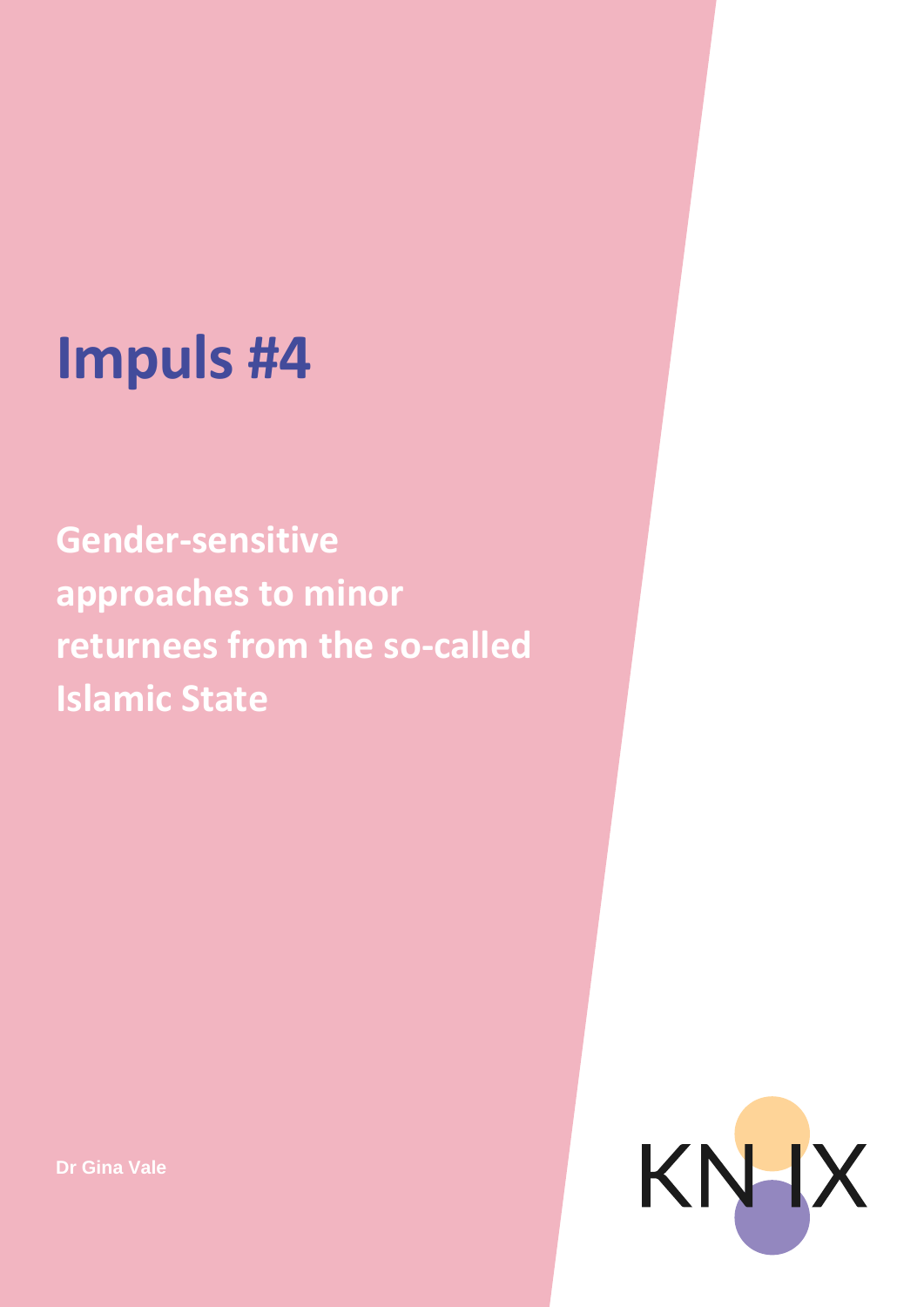## **Impuls #4**

**Gender-sensitive approaches to minor returnees from the so-called Islamic State**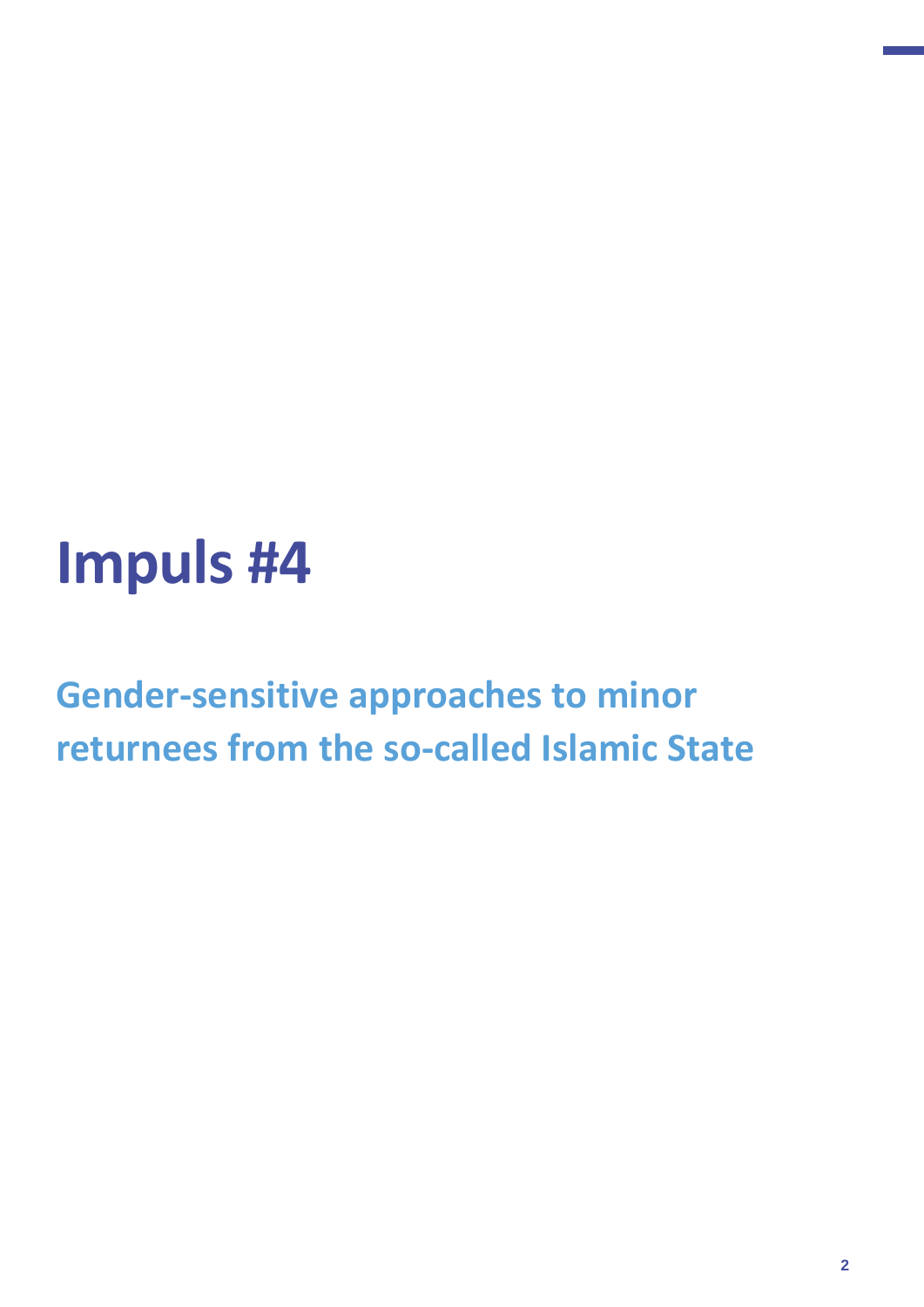### **Introduction**

In February 2016, footage of a British four-year-old boy makes international headlines. Wearing military fatigues and a black headband with the Islamic State (IS) insignia, he remotely detonates a car bomb killing three men as punishment for alleged espionage (Islamic State 2016). This footage serves a dual purpose. It both realises and inspires the radicalisation of the group's "next generation". For years, IS and its supporters have celebrated the roles of minors in its inter-generational war. However, it is not a coincidence that the majority of children featured in the group's propaganda – especially militarised or violent scenes – are male. Gender ideals have shaped the group's vision of society and its warcraft. Whether as soldiers, executioners, or domestic auxiliaries, boys' and girls' contributions to the "caliphate" were consistently celebrated, albeit clearly delineated.

As of July 2019, up to 6,577 foreign minors from at least 50 countries had travelled to or been born into IS' self-declared "caliphate" (Cook and Vale 2019, 38), with unknown numbers of local Iraqi and Syrian children kidnapped or enticed into its ranks. In all cases bar one, national-level data for IS-affiliated minors is not disaggregated by gender.<sup>1</sup> Yet now, with this limited data and understanding, world leaders and international organisations must grapple with how to manage and respond to the needs – and potential threat – of these IS-affiliated minors.

This article employs a gender lens to consider the experiences of minors in IS' "caliphate" and the implications for their potential return from Iraq and Syria. First, it reviews the gender-specific roles and activities assigned to boys and girls across age levels in the group's territory. Second, it highlights the implications and diverse support needs that derive from these experiences and minors' subsequent detention in prisons and securitised camps in north-eastern Syria. Third, it proposes how child welfare can and should be prioritised at the point of return and reintegration, without sidelining security concerns.

### **Gendered Roles and Activities in the "Caliphate"**

Across its public propaganda, internal documentation, and supporter testimonies, IS presented its binarised vision of manhood and womanhood (Vale 2019, 2–3). On the one hand, men and boys were lauded for their virility derived from and manifested in their military prowess. On the other, women and girls were expected to embody IS' feminine ideals of purity, chastity, and modesty. In practice, these ideals were reflected in a policy of "caliphate"-wide segregation through which roles, rights, and spaces were delineated according to gender.

As IS mandated that women's and girls' rightful place is the home, there is little evidence of girls' activities within the group's territory beyond official edicts and propaganda. Although some reports indicate incidents

<sup>&</sup>lt;sup>1</sup> The exception is Tajikistan; information on this case and corresponding data is available here: (Cook and Vale 2018, 25)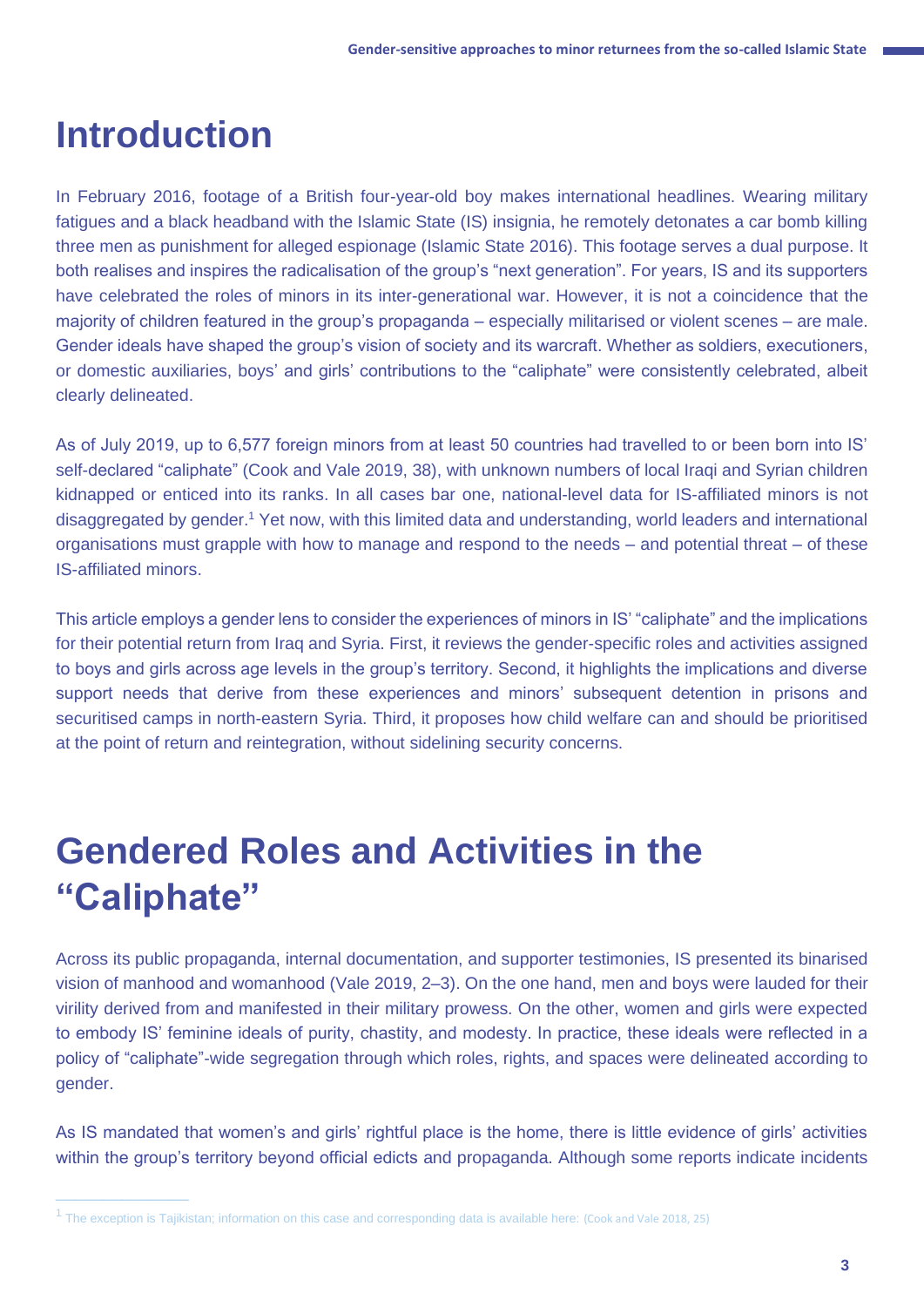of girls participating in violence (O'Brien 2016), marital and domestic tasks were the primary responsibility of the group's hyper-feminine "pearls" (Winter 2015, 18, 24). An unofficial manifesto of the all-female Al-Khansaa' Brigade outlined that it was "legitimate" for girls to marry from the age of nine, with young men expected to be no more than 20 years old (Ibid, 24). However, IS marriage certificates and members' social media accounts attest to matches between young girls and far older adult men.

Despite a policy of early marriage, IS advocated for and promoted girls' education, at least in theory. However, in practice, girls' education was deprioritised. Attendance was dependent on adherence to the group's strict female dress code and gender-segregation of teachers and students (Islamic State 2014a). By February 2015, the Ministry of Education in al-Dijla Province announced the closure of girls' schools on account of insufficient female staff (Islamic State 2015a).

In contrast to the seemingly delicate "pearls", young boys were encouraged to adopt public and militarised roles. IS' "caliphate" became an immersive site of masculine socialisation and desensitisation to violence (Vale 2018, 13–15). In both public and private spaces, violence became ingrained in boys' upbringing – whether through school curricula and training camps (Gramer 2017), public preaching and propaganda viewings (Winter and Haid 2018, 2–3), or forced attendance at amputations and executions (Horgan et al. 2017, 654).

Practical training crystallised IS' militarised ideals and bolstered compliance. A personnel list from a military training camp in Homs Province indicates that 41 per cent of registered fighters were aged under 18 (Islamic State 2015c). These boys – and those featured in IS' training and execution videos – have been named the "Cubs of the Caliphate", reinforcing both their youth and might as the group's "lions of tomorrow" (Watkin and Looney 2019).

IS' immersive proto-state structure promoted boys' activism from a very young age. Toddlers and preschoolers were included in outreach events whereby they could don military fatigues or wave an IS flag or banner (Vale 2018, 21). Reports also point to the use of very young boys as community informants who were even encouraged to share incriminating information about their own relatives (Meines et al. 2017, 18). As they got older, pre-teen and teen boys were expected to take on more active roles in the group's statebuilding and military operations. Though they were largely trained, armed, and deployed in much the same way as adult men, young and adolescent boys' cheap labour, ideological malleability, and physical characteristics made them ideally suited to frontline deployment. This included weapons manufacturers and couriers, suicide operatives, frontline combatants, and executioners. On a rarer basis, adolescent boys were also trained as preachers and clerics (Islamic State 2015b).

The proactive recruitment and participation of minors reflects IS' ambitions for inter-generational endurance. It also reinforces the group's efforts to re-order local age-hierarchical norms. Both boys and girls were encouraged – or forced – to adopt adult roles and responsibilities prematurely, whether through marriage or militancy. These responsibilities and experiences have adverse consequences for children's post-conflict recovery and shape their support needs.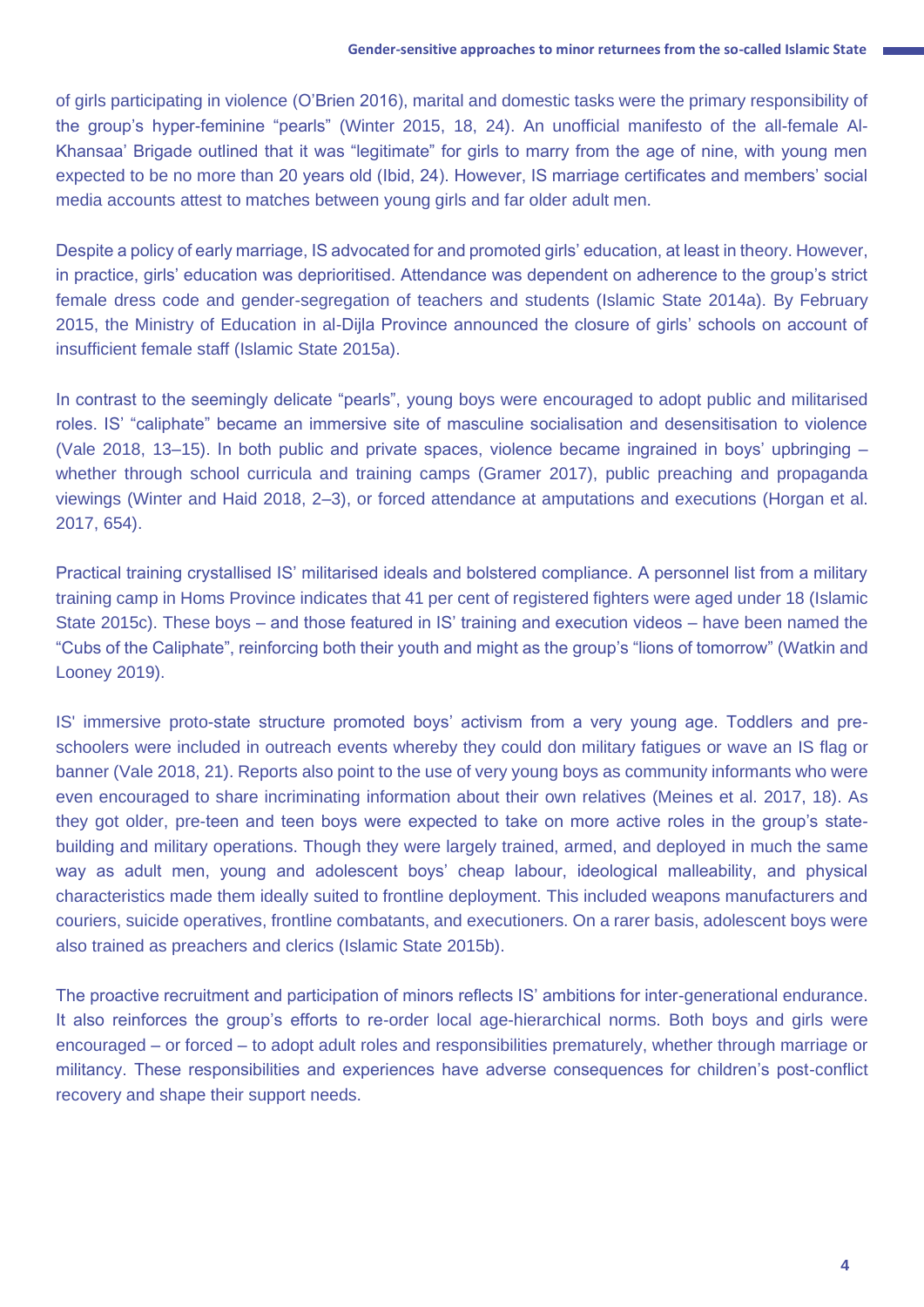### **Implications and Support Needs for IS-Affiliated Minors**

IS' "caliphate" was a society at war. As such, during and beyond their time in IS territory, minors face multiple and compounding risks. These include trauma and psychological stress, physical and sexual- and genderbased violence, disrupted family relationships and social development, and limited or interrupted access to shelter, education, food, and basic resources. Although all minors must be assessed in accordance with their individual circumstances and experiences, factors including gender, age, duration and level of affiliation with the group all intersect to shape their vulnerabilities and support needs.

Gender inequality is the root of early marriage for girls. Marriage contracts issued by IS courts served to verify the bride's virginity status and formalise the exchange of dowry and bride price (Vale 2020, 37–38). While the groom, the bride's guardian, and two (male) witnesses provided fingerprints and signatures for formal consent, a blank contract template from al-Raqqa omits space for the bride's authorisation altogether (Islamic State n.d.). This bureaucracy undergirds a wedding and subsequent marriage without the bride's full and informed consent. The physical, psychological, and developmental implications of these unions have been well-researched. Girls who marry before the age of 18 face a higher likelihood of sexual and domestic violence (Ahinkorah et al. 2021), in addition to reproductive health risks and maternal mortality resulting from (forced) pregnancy (Nour 2009). Indeed, IS' prohibition of contraception was designed to encourage fertility and procreation for its cause (Islamic State 2014b). The result is a concerning rise in adolescent maternity, with some cases of infants born to teenage girls whose experiences in IS territory have also left them orphaned and widowed (Sutton 2016).

Research shows a negative correlation between child marriage and girls' education. Gendered roles and expectations of motherhood, and the corresponding enforced domesticity by groups such as IS, result in high numbers of girls dropping out of school (Delprato et al. 2015) – a trend reflected in IS' deprioritisation of girls' education. The immediate and long-term consequences include social isolation and reduced support and social networks, as well as loss of knowledge and skills to attain employment and economic independence. Designed to ensure male dominance through the protection of and provision for delicate "pearls", the group has worked to ensure women's and girls' dependency on male heads of households endures beyond its "caliphate" era.

While all minors are exposed to traumatic stressors in a war zone such as IS' "caliphate", militarised training and frontline operations increase the likelihood of combat-related physical and psychological trauma among boys. Their deployment as frontline soldiers, guards, and weapons couriers positioned them in the line of fire from ground forces and aerial attacks. As such, IS-affiliated boys are likely to suffer conflict-related injury or disability (Johnson and Whitman 2016), the long-term physiological and psychological consequences of which may hamper rehabilitation.

Exposure to traumatic or stressful circumstances places IS-affiliated minors at high risk of developing posttraumatic stress disorder (PTSD). In a review of 21 studies of 3,984 child soldiers, Betancourt et al. (2013) found that prevalence rates of PTSD symptomology ranged from 27 per cent to 99 per cent of children, with greater levels in former child soldiers than in never-conscripted children. A recent study of Yazidi boys who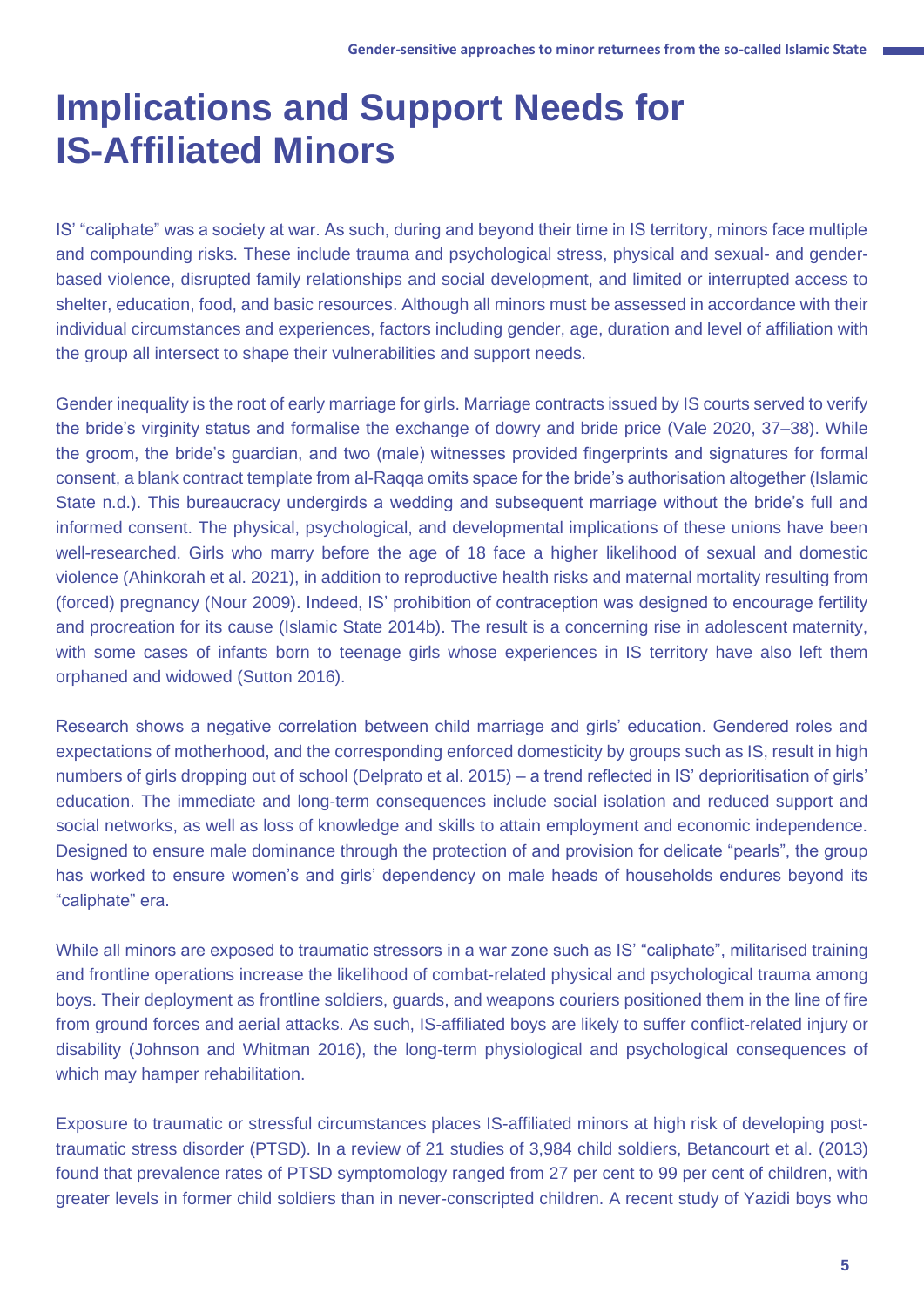had been kidnapped and forcefully conscripted by IS found high levels of PTSD, anxiety, depression, and somatic disorders (Kizilhan and Noll-Hussong 2018). Similar trends can likely be expected among foreign and local IS-conscripted boys.

Commensurate with age, as boys advanced through IS' ranks, they were expected to progress from bystanders, to accessories, then to perpetrators of violence. Their training in IS' military camps was not purely physical but also focused on fostering appetitive aggression: the transformed perception of violence from frightening, to normal, and even to exciting or arousing (Maclure and Denov 2006). Appetitive aggression has been linked to a higher propensity for violent behaviour, and thus poses a challenge for reintegration and return to communities' moral and social bounds on the use of violence (Hermenau et al. 2013, 2). In light of IS' increasingly violent and frontline roles for older boys, in addition to longer durations in training camps and operational deployment, it is likely that levels of appetitive aggression would be higher among teen and preteen boys.

Even following their departure – either voluntarily or through force – from an armed group's territory, minors are not necessarily removed from adverse circumstances. Now, over three years since IS' territorial collapse, thousands of minors languish in displacement camps and prisons in north-east Syria (Minogue and Yamin 2020, 7). In Al-Hol, the largest camp, approximately 94 per cent of the total 65,000 displaced population are women and children, with 54 per cent under the age of 12 years ('Highlights' 2021). Many lack civil identity documents or were born either in IS territory or the camp without birth certificates, and are therefore at risk of statelessness ('Syria' 2019).

Whether minors' support needs are exacerbated or addressed in these "transitional settings" affects whether they turn toward, or away from, extremism and IS' ideology. Indeed, some IS-affiliated minors may spend more time in displacement or detention facilities than they did in IS territory. Concerningly, the situation in these camps has earned the labels of "mini caliphate" and humanitarian crisis (Zelin 2019). Challenges for children's access to education and development opportunities also continue. Home-schooling has often been the default, enabling continued indoctrination in IS' worldview within the private setting of each tent (Vale 2019, 6).

Minors' continued detention, alongside adult IS supporters, compounds their experiences of deprivation, traumatisation, and indoctrination. Children in the camps have been seen chanting IS slogans in front of makeshift flags (Hall 2019), hurling stones, wielding sharp metal sword-like blades, and issuing threats to "infidels" (Al Abdo and Mroue 2021). Of even greater concern are reports of arbitrary arrest, forced confessions, and torture of young and adolescent boys in Iraqi and Kurdish custody (Becker 2019). The incarceration of these boys is a consequence of their gendered roles in IS as well as the gendered counterterrorism practices that disproportionately securitise males – both adults and children.

Camps and prisons are no place for children. Gender stereotypes and the securitisation of boys has led to their imprisonment in settings that are likely to exacerbate physical and psychological trauma and reinforce IS' ideology and norms of violence. Meanwhile, girls' deprivation of education and healthcare continues in camps. Continued exposure to violence, deprivation, and extremism risk further harm and hindrance to their rehabilitation.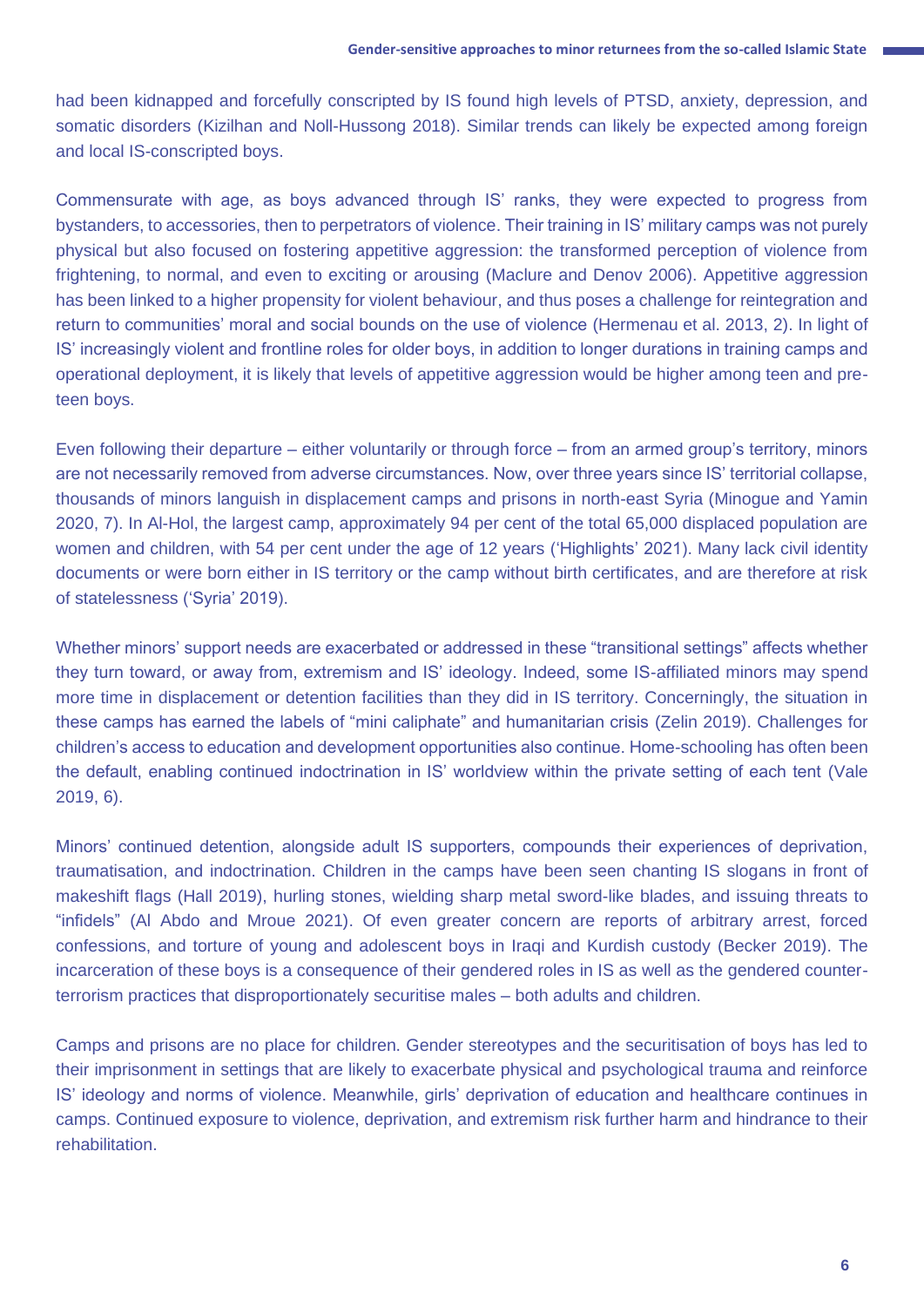### **Reintegration: Balancing Security and Child Welfare**

The EU's Counter-Terrorism Coordinator recently labelled IS-affiliated minors as a "ticking time bomb" (Kington 2019). Concerned with the potential security risks, states now wrestle with the political and ethical challenges of repatriation and reintegration. Despite repeated calls from Kurdish authorities, aid groups, and researchers, repatriation rates remain proportionately low. By July 2019, just 25 per cent or fewer of ISaffiliated minors in Syria had returned to their countries of origin (or, in the case of newborn infants, to the country of primary nationality of their parents) (Cook and Vale 2019, 38). States' aversion to repatriation has been met with successful jail-breaks (Margolin, Cook, and Winter 2019) and fundraising campaigns to smuggle IS-affiliated women and their children out of the camps (McKernan, Mironova, and Graham-Harrison 2021).

The long-term security risks of inaction therefore far outweigh those of repatriation and provision of tailored support. Securitisation of minors creates barriers to accessing benefits, rights, and services that are needed to facilitate successful rehabilitation and reintegration into society. Instead, by prioritising children's developmental needs, holistic initiatives that address healthcare, education, psychosocial support, family reunification, and vocational training can foster a safe, stable, and positive environment that is essential for children's transition and stress management (van der Heide and Alexander 2020, 22).

Removal from insecure and radical environments is the first step. Initial evidence suggests that, with the elimination of negative factors of violence or extremist ideology, very young children have been able to positively adapt to their new environment within two or three months (Koller 2021, 13). Moreover, while it may be tempting to discuss or counteract IS' ideology directly, efforts to build an alternate worldview based on positive values and skills would instead foster healthy relationships and normalise life outside of IS and detention facilities. Interrogations, assessments, or therapeutic interventions carried out too soon may risk re-traumatisation and violations of trust ('Child Returnees from Conflict Zones' 2016, 7). Instead, research has shown that education systems play a vital role (Betancourt and Williams 2008). For example, the reintroduction of critical thinking through age-appropriate education and activities not only supports healthy cognitive and social development, but also provides the vital skills to turn away from IS' ideology and worldview (van der Heide and Alexander 2020, 24).

The literature on reintegration of child soldiers and children affected by conflict-related trauma emphasises the importance of positive peer and social networks, especially family reunification (Betancourt et al. 2010). However, the context of IS is not clear-cut. Due to the group's mechanism of familial indoctrination and membership, relatives may have been those primarily responsible for the child's affiliation and travel to the conflict zone. Consequently, in order to minimise continued indoctrination and endangerment, some minors have been removed from the care of their IS-affiliated parent or primary caregiver (either as a condition of repatriation or through incarceration or pre-trial detention) (Dearden 2020).

Separation from family members should only be a last resort undertaken in the best interests of the child. In the case of IS where children may have few social ties, severing these connections may exacerbate trauma (and also hinder the deradicalisation and reintegration process of the adult relative). However, in circumstances where separation is unavoidable, it is essential to identify and unify children with appropriate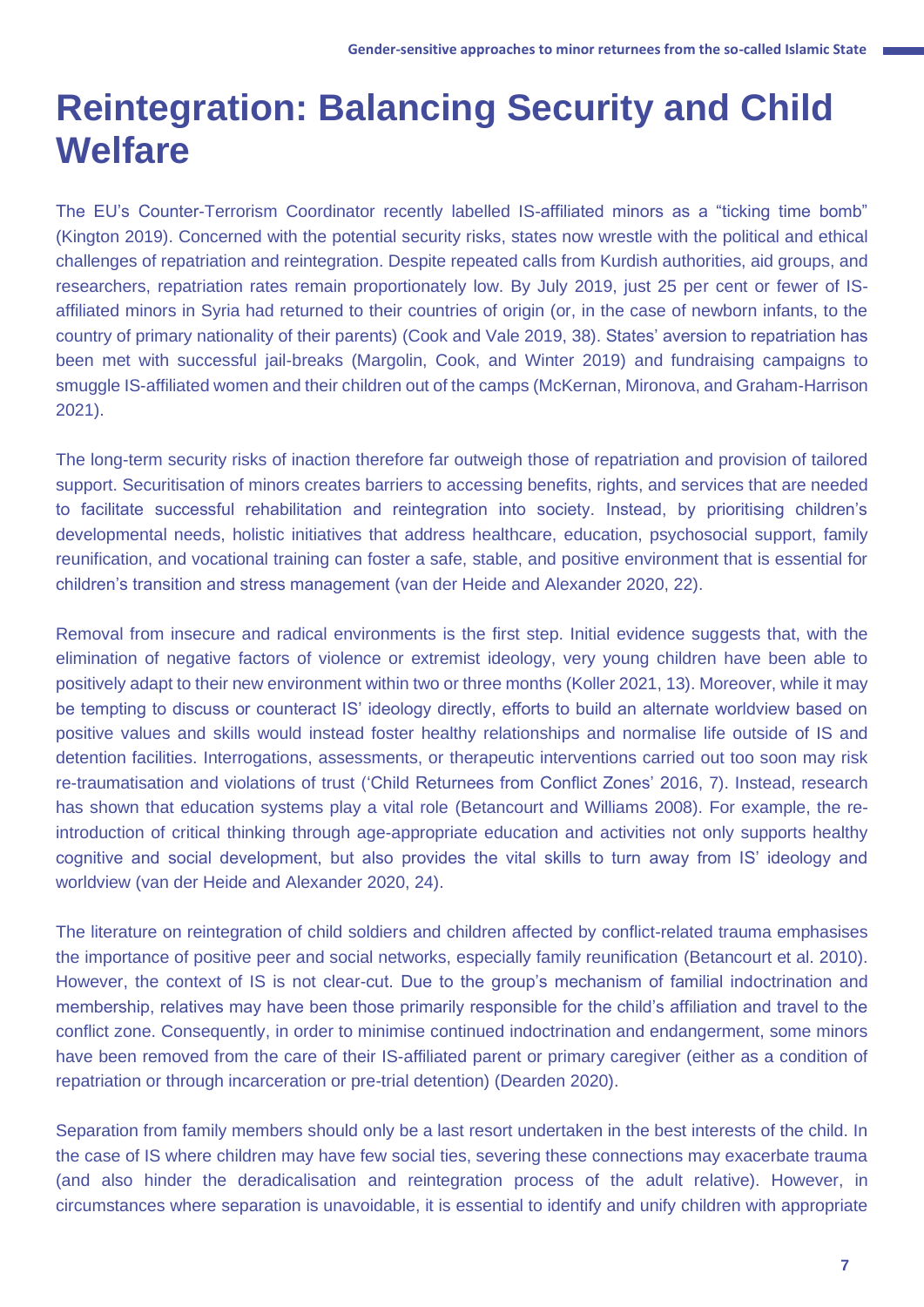caregivers as soon as possible. Avoiding the placement of children into the care of adults sympathetic to violent extremism is most important. Irrespective of whether returning minors are housed with relatives or foster families, it is important to ensure support is provided to the whole family unit. Individuals responsible for a child's care require tailored guidance and training to sufficiently recognise and respond to their needs whilst creating a stable, safe, and "new-normal" environment. This is particularly important to effectively understand and manage disruptive, anti-social, or violent conduct as symptoms of trauma that requires support, as opposed to threatening behaviour requiring punishment.

It is important to underscore that legal recourse may be appropriate in some cases, particularly for older adolescents. However, judicial responses should not preclude rehabilitative initiatives and treatment (van der Heide and Alexander 2020, 33). Instead, these should be considered two parallel tracks to reintegration. Responses should be flexible and tailored on a case-by-case basis, taking into account variances in experiences and vulnerabilities.

Before and after returning to their countries of origin, minors with links to IS are likely to experience stigmatisation and discrimination. Lack of identity documents, treatment within detention facilities, and public and political aversion to repatriation all crystallise the "IS-affiliated child" label, exacerbating a sense of rejection and lack of belonging. Efforts to reduce stigma should focus not only on the individual, but also on their local community and broader society (Wessells 2016). From political rhetoric to community education, information regarding repatriation, rehabilitation, and reintegration of these children should avoid a stigmatising or risk-oriented approach. Shedding the IS label is not to deny or erase minors' past experiences, but instead should promote belonging in the child's new context (Koller 2021, 13).

### **Conclusions**

All minors face trauma and vulnerabilities associated with living in a conflict zone, daily exposure to violence and insecurity, personal loss and bereavement. In addition, IS' transformation of gender ideals and expected behaviours have long-term consequences. Girls face disproportionate risks to their health and their socioeconomic independence from the group's practice of early marriage. Their containment in camps continues their isolation and lack of access to education, and thus hinders their development. For boys, manliness has come to be defined and supported by a psychological reorientation to prefer violence as a means of performative power. As such, boys' military training and combat roles are likely to result in high levels of anxiety, depression, and post-traumatic stress disorder.

Minors' affiliation with IS was a product of their environment and socialisation. Efforts to rehabilitate returning minors should primarily focus on removing negative influences, and enable positive development. Securityfirst policies are thus conducive neither to recovery nor disassociation from IS' violent ideals. Continued detention or stigmatising rhetoric exacerbates harm and may fuel the grievances that reignite IS' appeal. In other words, securitisation provides no alternative to embodying the "IS-affiliated" label. Instead, initiatives that address healthcare, education, and psychosocial support should be prioritised. A rehabilitation-first approach that holistically responds to each child's individual needs can provide an effective counterpoint to IS' indoctrination and offer a new identity on which to build a positive future.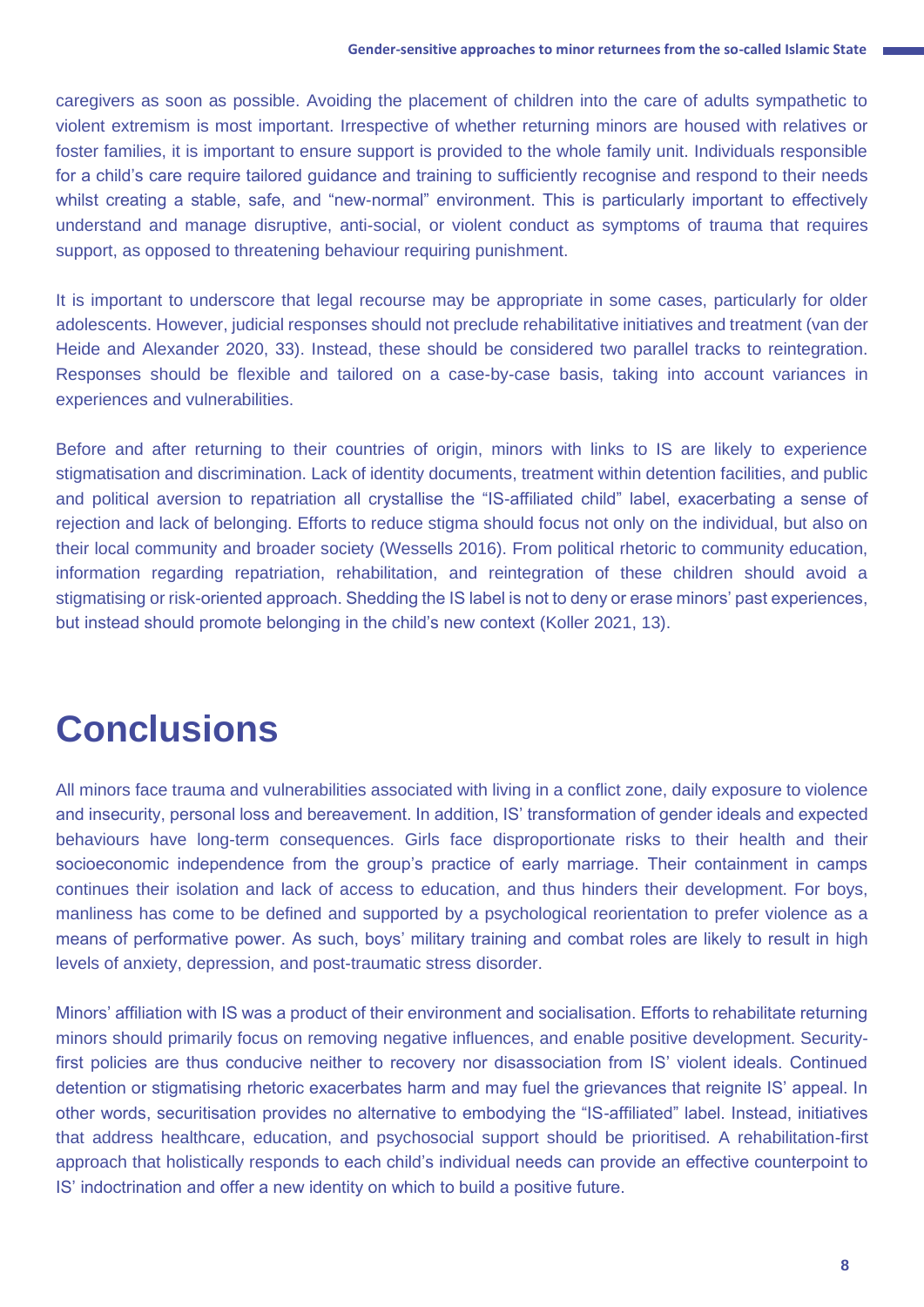#### **About the author**

**Dr Gina Vale** is a Senior Research Fellow at the International Centre for the Study of Radicalisation (ICSR) at King's College London, specialising in intersectional analysis of terrorism and extremist violence. Her doctoral research examined the impact of Islamic State's governance and statebuilding activities on local Sunni Muslim and Yazidi women in Iraq and Syria, for which she conducted extensive fieldwork in internally displaced persons camps in Northern Iraq and Iraqi Kurdistan. Her research has been published by *Studies in Conflict & Terrorism*; *Small Wars & Insurgencies*; *Conflict, Security & Development*; and *CTC Sentinel* among others.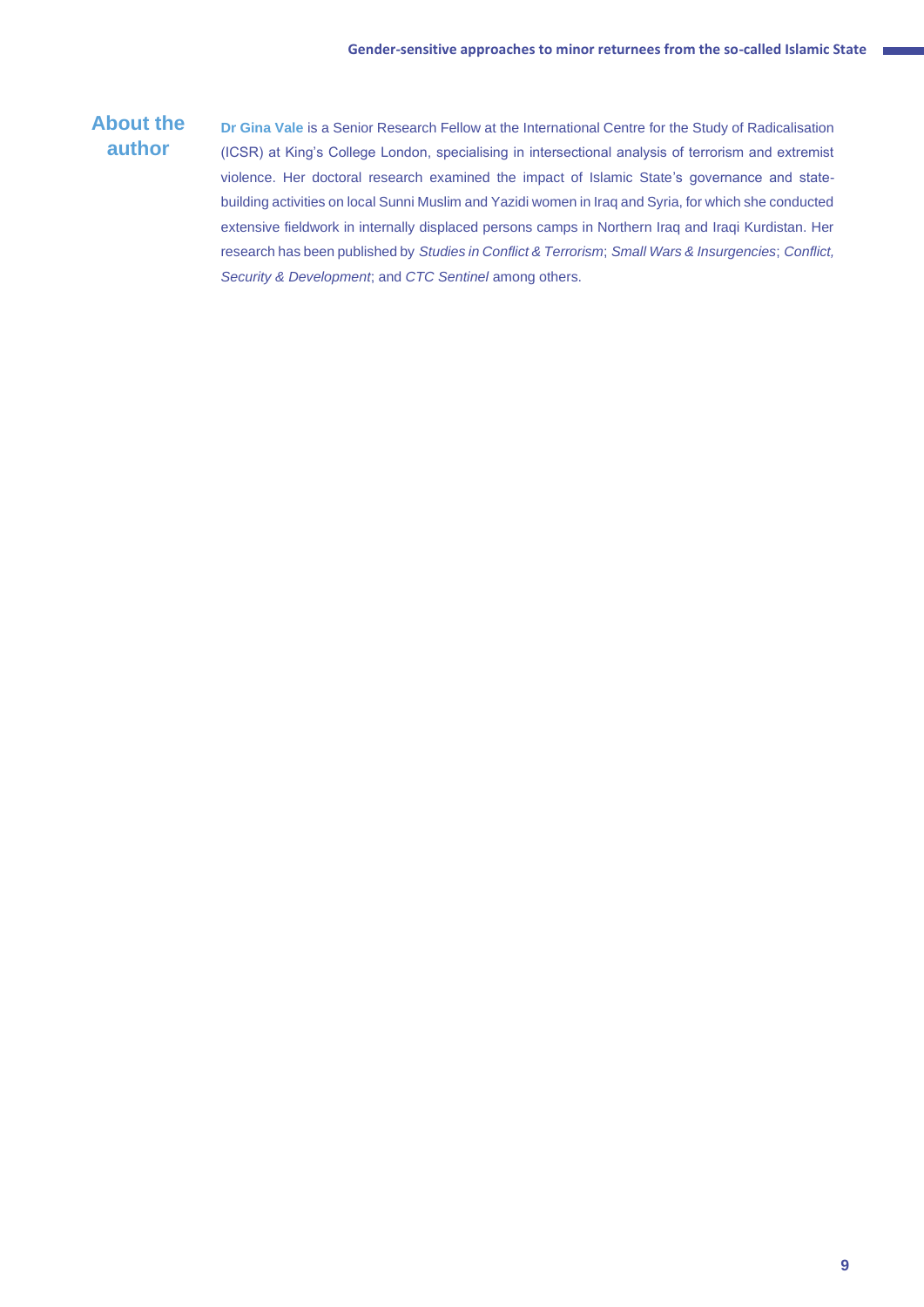# Bibliography

- *Ahinkorah, Bright Opoku, Olayinka Modupe Onayemi, Abdul-Aziz Seidu, Oluwafemi Emmanuel Awopegba, and Anthony Idowu Ajayi.* 2021. 'Association Between Girl-Child Marriage and Intimate Partner Violence in Sub-Saharan Africa: Insights From a Multicountry Analysis of Demographic and Health Surveys'. Journal of Interpersonal Violence 0 (0): 1–21. https://doi.org/10.1177/08862605211005139.
- *Al Abdo, Hogir, and Bassem Mroue.* 2021. 'In Syrian Camp, Children Left with No School, No Play as Only Education Coming Their Way Is IS Propaganda'. Firstpost, 7 June 2021. https://www.firstpost.com/longreads/in-syrian-camp-children-left-with-no-school-no-play-as-only-education-coming-their-way-is-ispropaganda-9692501.html.
- *Becker, Jo. 2019.* '"Everyone Must Confess": Abuses against Children Suspected of ISIS Affiliation in Iraq'. New York: Human Rights Watch. https://www.hrw.org/report/2019/03/06/everyone-must-confess/abusesagainst-children-suspected-isis-affiliation-iraq.
- Betancourt, Theresa S., Jessica Agnew-Blais, Stephen E. Gilman, David R. Williams, and B. Heidi Ellis. 2010. 'Past Horrors, Present Struggles: The Role of Stigma in the Association between War Experiences and Psychosocial Adjustment among Former Child Soldiers in Sierra Leone'. Social Science & Medicine 70 (1): 17–26. https://doi.org/10.1016/j.socscimed.2009.09.038.
- *Betancourt, Theresa S., Ivelina Borisova, Timothy P Williams, Sarah E Meyers-Ohki, Julia E Rubin-Smith, Jeannie Annan, and Brandon A Kohrt.* 2013. 'Research Review: Psychosocial Adjustment and Mental Health in Former Child Soldiers – a Systematic Review of the Literature and Recommendations for Future Research'. Journal of Child Psychology and Psychiatry 54 (1): 17–36. https://doi.org/10.1111/j.1469-7610.2012.02620.x.
- *Betancourt, Theresa S., and Timothy Williams.* 2008. 'Building an Evidence Base on Mental Health Interventions for Children Affected by Armed Conflict'. Intervention (Amstelveen, Netherlands) 6 (1): 39–56. https://doi.org/10.1097/WTF.0b013e3282f761ff.
- *Bloom, Mia, John Horgan, and Charlie Winter. 2016. 'Depictions of Children and Youth in the Islamic State's Martyrdom Propaganda, 2015-2016'. CTC Sentinel 9 (2): 29–32. https://ctc.usma.edu/posts/depictionsof-children-and-youth-in-the-islamic-states-martyrdom-propaganda-2015-2016.*
- *'Child Returnees from Conflict Zones'.* 2016. RAN Centre of Excellence. https://ec.europa.eu/homeaffairs/system/files\_en?file=2020-09/issue\_paper\_child\_returnees\_from\_conflict\_zones\_112016\_en.pdf.
- *Cook, Joana, and Gina Vale.* 2018. 'From Daesh to "Diaspora": Tracing the Women and Minors of Islamic State'. London: International Centre for the Study of Radicalisation (ICSR). https://icsr.info/wpcontent/uploads/2018/07/ICSR-Report-From-Daesh-to-%E2%80%98Diaspora%E2%80%99-Tracing-the-Women-and-Minors-of-Islamic-State.pdf.
- *———.* 2019. 'From Daesh to "Diaspora" II: The Challenges Posed by Women and Minors After the Fall of the Caliphate'. CTC Sentinel 12 (6): 30–45. https://ctc.usma.edu/daesh-diaspora-challenges-posed-womenminors-fall-caliphate/.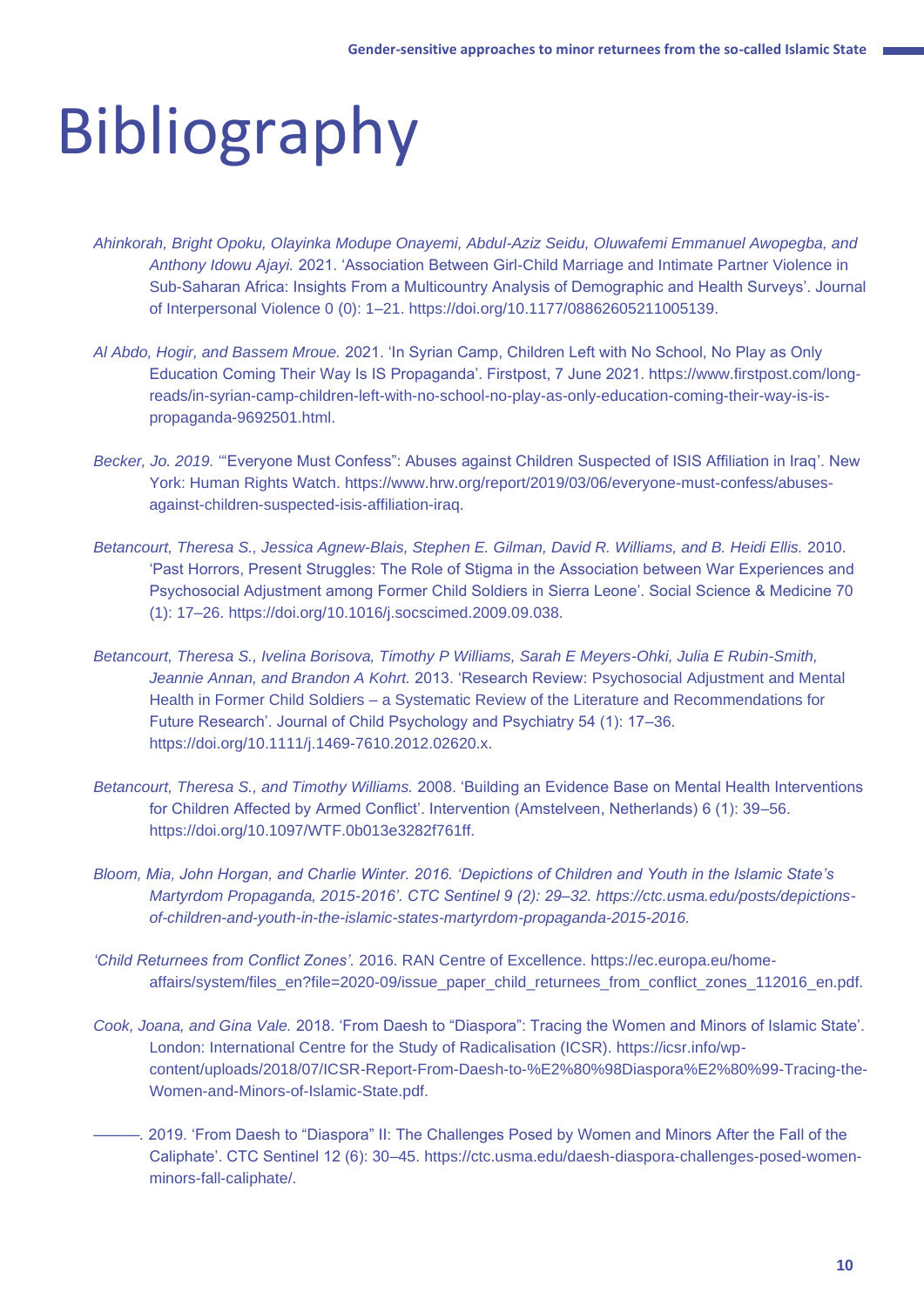- *Dearden, Lizzie.* 2020. 'British Government Condemned for Offering to Repatriate Children from Syrian Isis Camp but Not Their Mother'. The Independent, 15 January 2020. https://www.independent.co.uk/news/uk/home-news/isis-children-syria-british-citizenship-repatriationmehak-aslam-a9285481.html.
- *Delprato, Marcos, Kwame Akyeampong, Ricardo Sabates, and Jimena Hernandez-Fernandez.* 2015. 'On the Impact of Early Marriage on Schooling Outcomes in Sub-Saharan Africa and South West Asia'. International Journal of Educational Development 44 (September): 42–55. https://doi.org/10.1016/j.ijedudev.2015.06.001.
- *Gramer, Robbie.* 2017. 'J Is For Jihad: How The Islamic State Indoctrinates Children With Math, Grammar, Tanks, and Guns'. Foreign Policy, February. https://foreignpolicy.com/2017/02/16/j-is-for-jihad-how-isisindoctrinates-kids-with-math-grammar-tanks-and-guns/.
- *Hall, Richard.* 2019. 'Isis Flag Raised at Syrian Camp Holding Jihadi Families'. The Independent, 17 July 2019. https://www.independent.co.uk/news/world/middle-east/isis-syria-flag-children-families-terror-islamicstate-camp-a9006566.html.
- *Heide, Liesbeth van der, and Audrey Alexander.* 2020. 'Homecoming: Considerations for Rehabilitating and Reintegrating Islamic State-Affiliated Minors'. West Point: Combatting Terrorism Center. https://ctc.usma.edu/wp-content/uploads/2020/06/Homecoming.pdf.
- *Hermenau, Katharin, Tobias Hecker, Anna Maedl, Maggie Schauer, and Thomas Elbert.* 2013. 'Growing up in Armed Groups: Trauma and Aggression among Child Soldiers in DR Congo'. European Journal of Psychotraumatology 4 (1): 21408. https://doi.org/10.3402/ejpt.v4i0.21408.
- *'Highlights: Syrian Arab Republic'.* 2021. UNICEF. 2021. https://www.unicef.org/media/88291/file/2021-HAC-Syrian-Arab-Republic.pdf.
- *Horgan, John G., Max Taylor, Mia Bloom, and Charlie Winter.* 2017. 'From Cubs to Lions: A Six Stage Model of Child Socialization into the Islamic State'. Studies in Conflict & Terrorism 40 (7): 645–64. https://doi.org/10.1080/1057610X.2016.1221252.
- *Islamic State.* 2014a. 'Untitled [Educational Regulations Notice To School Directors]'. Deputy Head, Department for Education [Distributed in Aleppo Province]. September.
- *———.* 2014b. 'Decree (2)'. Medical Administration, Deir al-Zour Province. 5 November.
- *———.* 2015a. 'To: Offices of the Department for Education in Dijla Province. Subject: Statement for Distribution'. The Emir, Shariʿī Committee, Department for Education, Dijla Province Centre. 19 February.
- ———. 2015b. Daʿwa Convoy for the Cubs of the Caliphate. Media Office of Nīnawā Province. 20 April.
- ———. 2015c. 'Names of the brothers in the Arin al-Usud [Lions' Den] camp'. Camps Administration, Homs Province. Specimen 18C archived by Aymenn al-Tamimi, https://www.aymennjawad.org/2016/01/archive-of-islamic-state-administrative-documents-1.
- ———. 2016. They Are They Enemy, So Beware of Them #4. Media Office of Raqqa Province. 10 February.
- ———. n.d. 'Marriage Confirmation Certificate (Blank)'. Islamic Court, Raqqa Province.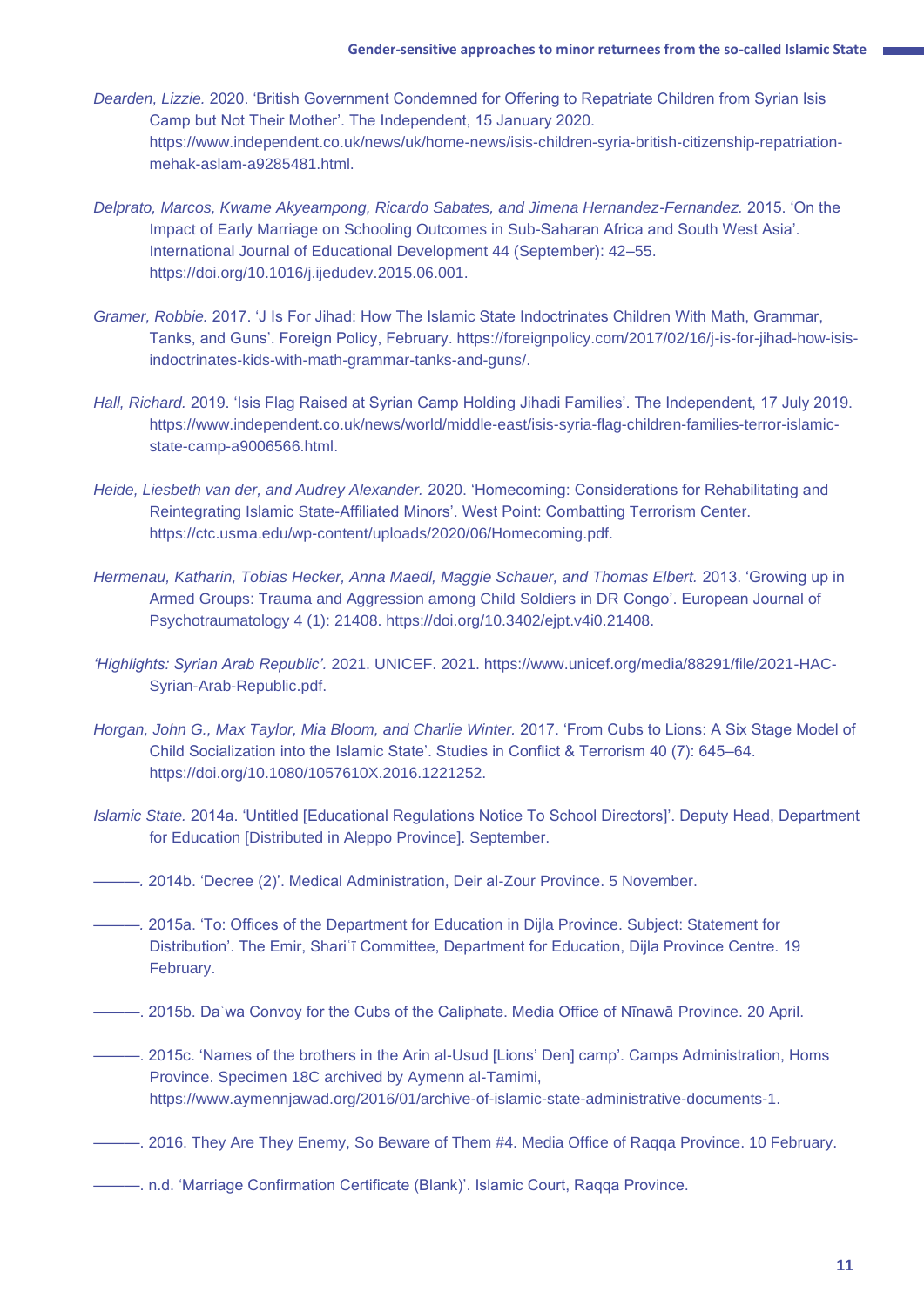- *Johnson, Dustin, and Shelly Whitman.* 2016. 'Child Soldiers and Disability: Gaps in Knowledge and Opportunities for Change'. Third World Thematics: A TWQ Journal 1 (3): 307–20. https://doi.org/10.1080/23802014.2016.1246349.
- *Kington, Tom.* 2019. '45,000 Children of Isis 'are Ticking Time Bomb''. The Times, 8 May 2019. https://www.thetimes.co.uk/article/45-000-children-of-isis-are-ticking-time-bomb-lp0nq9q2m.
- *Kizilhan, Jan Ilhan, and Michael Noll-Hussong.* 2018. 'Post-Traumatic Stress Disorder among Former Islamic State Child Soldiers in Northern Iraq'. The British Journal of Psychiatry 213 (1): 425–29. https://doi.org/10.1192/bjp.2018.88.
- *Koller, Sofia.* 2021. 'Issue Paper: Women and Minors in Tertiary Prevention of Islamist Extremism'. 26. Berlin: German Council on Foreign Relations. https://dgap.org/sites/default/files/article\_pdfs/dgap-report-2021- Women-and-Minors-en.pdf.
- *Maclure, Richard, and Myriam Denov.* 2006. '"I Didn't Want to Die So I Joined Them": Structuration and the Process of Becoming Boy Soldiers in Sierra Leone'. Terrorism and Political Violence 18 (1): 119–35. https://doi.org/10.1080/09546550500384801.
- *Margolin, Devorah, Joana Cook, and Charlie Winter.* 2019. 'In Syria, the Women and Children of ISIS Have Been Forgotten'. Foreign Policy, 26 October 2019. https://foreignpolicy.com/2019/10/26/in-syria-thewomen-and-children-of-isis-have-been-forgotten/.
- *McKernan, Bethan, Vera Mironova, and Emma Graham-Harrison.* 2021. 'How Women of Isis in Syrian Camps Are Marrying Their Way to Freedom'. The Guardian, 2 July 2021. http://www.theguardian.com/world/2021/jul/02/women-isis-syrian-camps-marrying-way-to-freedom.
- *Meines, Marije, Merel Molenkamp, Omar Ramadan, and Magnus Ranstorp.* 2017. 'Responses to Returnees: Foreign Terrorist Fighters and Their Families'. Radicalisation Awareness Network. https://ec.europa.eu/home-affairs/system/files\_en?file=2020-09/ran\_br\_a4\_m10\_en.pdf.
- *Minogue, Orlaith, and Amjad Yamin.* 2020. 'A Children's Crisis: Update on Al Hol Camp and COVID-19 Concerns'. London: Save the Children International. https://resourcecentre.savethechildren.net/node/17512/pdf/childrens\_crisis\_report\_06052020.pdf.
- *Nour, Nawal M.* 2009. 'Child Marriage: A Silent Health and Human Rights Issue'. Reviews in Obstetrics and Gynecology 2 (1): 51–56. https://www.ncbi.nlm.nih.gov/pmc/articles/PMC2672998/.
- *O'Brien, Zoie.* 2016. 'Jihadi Jane Junior: Sick ISIS Use Girl, 12, to Gun down Female Captives in Horror Footage'. The Express, 3 March 2016. https://www.express.co.uk/news/world/649586/Jihadi-Jane-Junior-ISIS-Islamic-State-Sick-ISIS-Kid-executioners.
- *Sutton, Candace.* 2016. 'The Australian Baby Daughter of Mohamed Elomar Left to Be Raised in Syria by ISIS'. Daily Mail, 11 February 2016. https://www.dailymail.co.uk/news/article-3441610/The-Australian-babydaughter-Ayesha-terrorist-Mohamed-Elomar-teenager-Zaynab-Sharrouf-left-raised-Syria-ISIS.html.
- *'Syria: Humanitarian Response in Al Hol Camp, Situation Report No. 5'.* 2019. 5 July 2019. https://reliefweb.int/report/syrian-arab-republic/syria-humanitarian-response-al-hol-camp-situation-reportno-5-5-july.
- *Vale, Gina. 2018. 'Cubs in the Lions' Den: Indoctrination and Recruitment of Children Within Islamic State Territory'. London: International Centre for the Study of Radicalisation. https://icsr.info/wp-*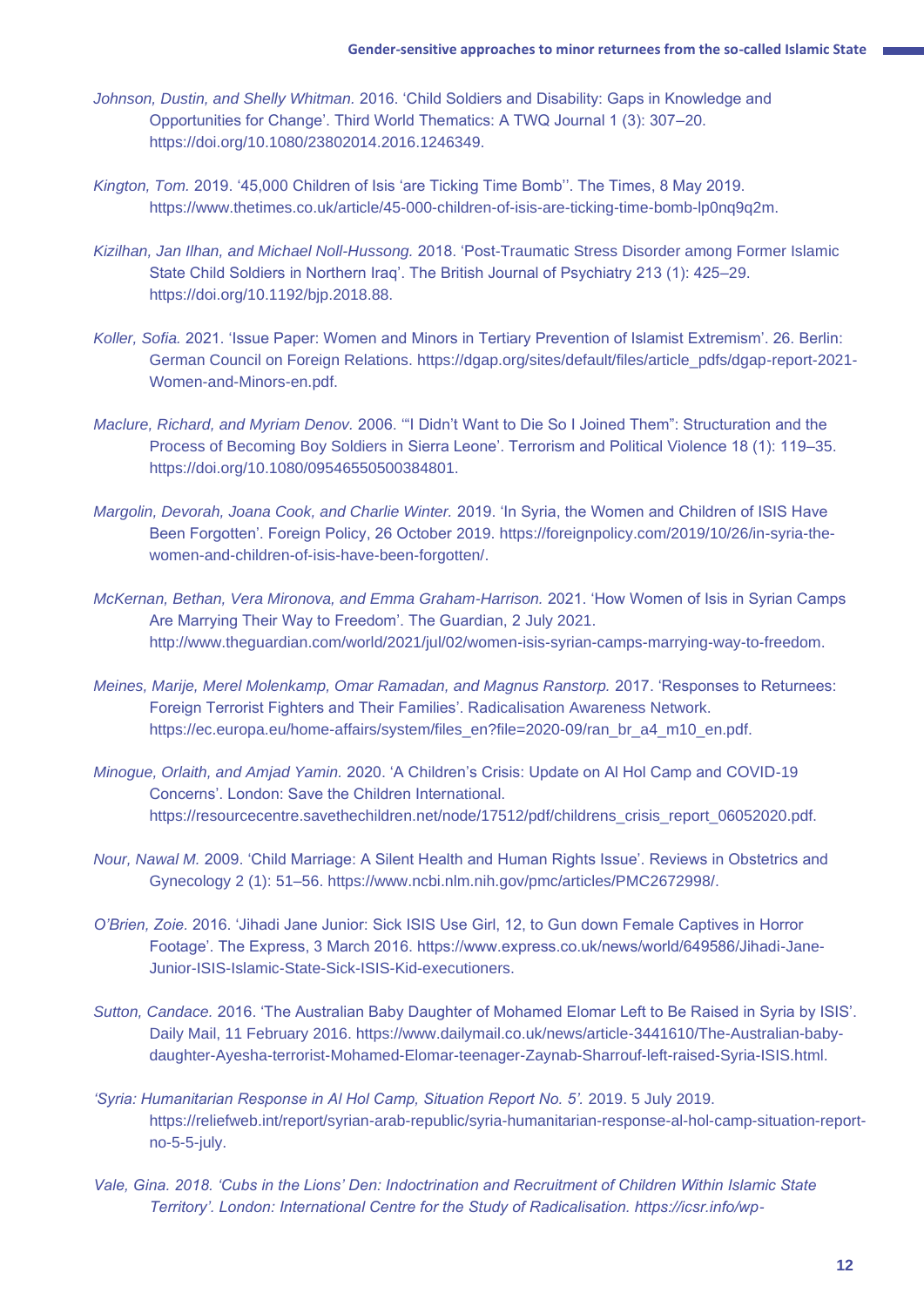*content/uploads/2018/07/ICSR-Report-Cubs-in-the-Lions%E2%80%99-Den-Indoctrination-and-Recruitment-of-Children-Within-Islamic-State-Territory.pdf.*

- *———. 2019. 'Women in Islamic State: From Caliphate to Camps'. The Hague: International Centre for Counter-Terrorism. https://icct.nl/publication/women-in-islamic-state-from-caliphate-to-camps/.*
- *———.* 2020. 'Piety Is in the Eye of the Bureaucrat: The Islamic State's Strategy of Civilian Control'. CTC Sentinel 13 (1): 34–40. https://ctc.usma.edu/piety-eye-bureaucrat-islamic-states-strategy-civilian-control/.
- *Watkin, Amy-Louise, and Seán Looney.* 2019. '"The Lions of Tomorrow": A News Value Analysis of Child Images in Jihadi Magazines'. Studies in Conflict & Terrorism 42 (1–2): 120–40. https://doi.org/10.1080/1057610X.2018.1513696.
- *Wessells, Michael G.* 2016. 'Reintegration of Child Soldiers: The Role of Social Identity in the Recruitment and Reintegration of Child Soldiers'. In Understanding Peace and Conflict Through Social Identity Theory: Contemporary Global Perspectives, edited by Shelley McKeown, Reeshma Haji, and Neil Ferguson, 105–20. Cham: Springer. https://doi.org/10.1007/978-3-319-29869-6\_7.
- *Winter, Charlie.* 2015. 'Women of the Islamic State: A Manifesto on Women by the Al-Khanssaa Brigade'. London: Quilliam Foundation. https://www.quilliaminternational.com/shop/e-publications/women-of-theislamic-state-a-manifesto-on-women-by-the-al-khanssaa-brigade-2/.
- *Winter, Charlie, and Haid Haid.* 2018. 'Jihadist Propaganda, Offline: Strategic Communications in Modern Warfare'. Washington, DC: Middle East Institute. https://www.mei.edu/sites/default/files/publications/PP3\_CharlieHaid\_jihadistpropagandaCT%20final.pdf*.*
- *Zelin, Aaron Y.* 2019. 'Wilayat Al-Hawl: "Remaining" and Incubating the Next Islamic State Generation'. Washington, DC: The Washington Institute for Near East Policy. https://www.washingtoninstitute.org/policy-analysis/wilayat-al-hawl-remaining-and-incubating-nextislamic-state-generation.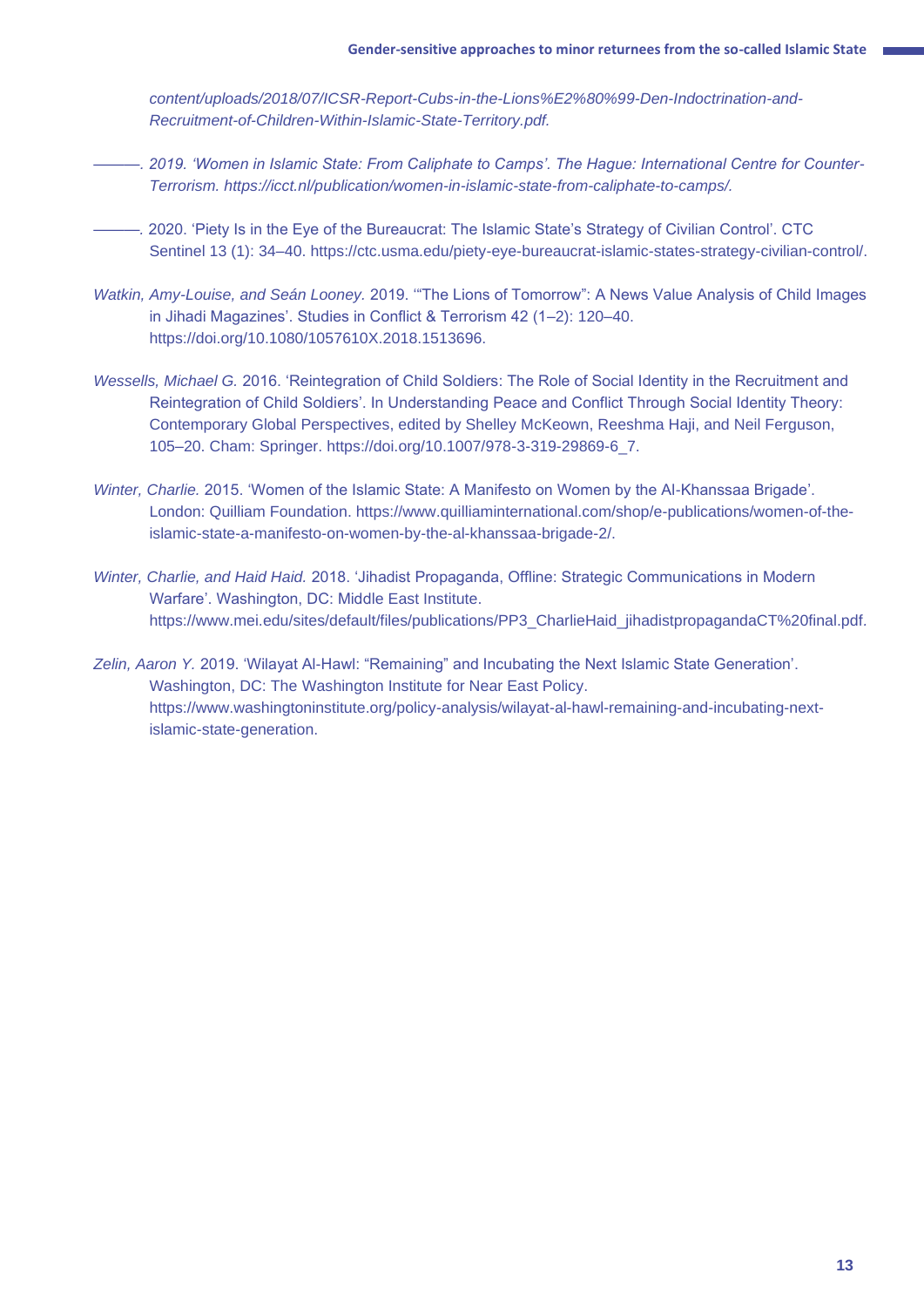#### **Informationen zu KN:IX**

Das Kompetenznetzwerk "Islamistischer Extremismus" (KN:IX) besteht seit Beginn der aktuellen Förderperiode von "Demokratie leben!" (2020-2024). Es reagiert auf die Entwicklungen im Phänomenbereich und begleitet sowohl die Präventions-, Interventions- und Ausstiegsarbeit als auch die im Themenfeld geführten fachwissenschaftlichen Debatten. Als Netzwerk, in dem die Bundesarbeitsgemeinschaft religiös begründeter Extremismus, ufuq.de und Violence Prevention Network zusammenarbeiten, analysiert KN:IX aktuelle Entwicklungen und Herausforderungen der universellen, selektiven und indizierten Islamismusprävention und bietet Akteur\*innen der Präventionsarbeit einen Rahmen, um bestehende Ansätze und Erfahrungen zu diskutieren, weiterzuentwickeln und in die Arbeit anderer Träger zu vermitteln. Das Kompetenznetzwerk versteht sich als dienstleistende Struktur zur Unterstützung von Präventionsakteur\*innen aus der Zivilgesellschaft, öffentlichen Einrichtungen in Bund, Ländern und Kommunen sowie von Fachkräften etwa aus Schule, Jugendhilfe, Strafvollzug oder Sicherheitsbehörden. Neben dem Wissens- und Praxistransfer zwischen unterschiedlichen Präventionsträgern hat KN:IX das Ziel, mit seinen Angeboten zu einer Verstetigung und bundesweiten Verankerung von präventiven Ansätzen in Regelstrukturen beizutragen.

Informationen, weitere Publikationen und aktuelle Veranstaltungen des Kompetenznetzwerkes "Islamistischer Extremismus" finden Sie auf [www.kn-ix.de.](http://www.kn-ix.de/)

#### **Über die BAG RelEx**

Die Bundesarbeitsgemeinschaft religiös begründeter Extremismus, kurz BAG RelEx, ist ein gemeinnütziger Verein. Gegründet wurde sie im November 2016 von 25 zivilgesellschaftlichen Organisationen, die sich gegen religiös begründeten Extremismus engagieren. Ziele der BAG RelEx sind die Vernetzung, der Fachaustausch und die Weiterentwicklung auf diesem Themengebiet. Mit aktuell 35 Mitgliedsorganisationen steht die BAG RelEx für eine große Vielfalt an Ansätzen und Maßnahmen sowie für langjährige Erfahrungen im Arbeitsbereich. Die BAG RelEx versteht sich als Plattform und Schnittstelle zwischen zivilgesellschaftlichen Akteuren, Politik und Öffentlichkeit. Die BAG RelEx ist konfessionell und parteipolitisch unabhängig.

Weitere Informationen finden Sie unter [www.bag-relex.de.](http://www.bag-relex.de/)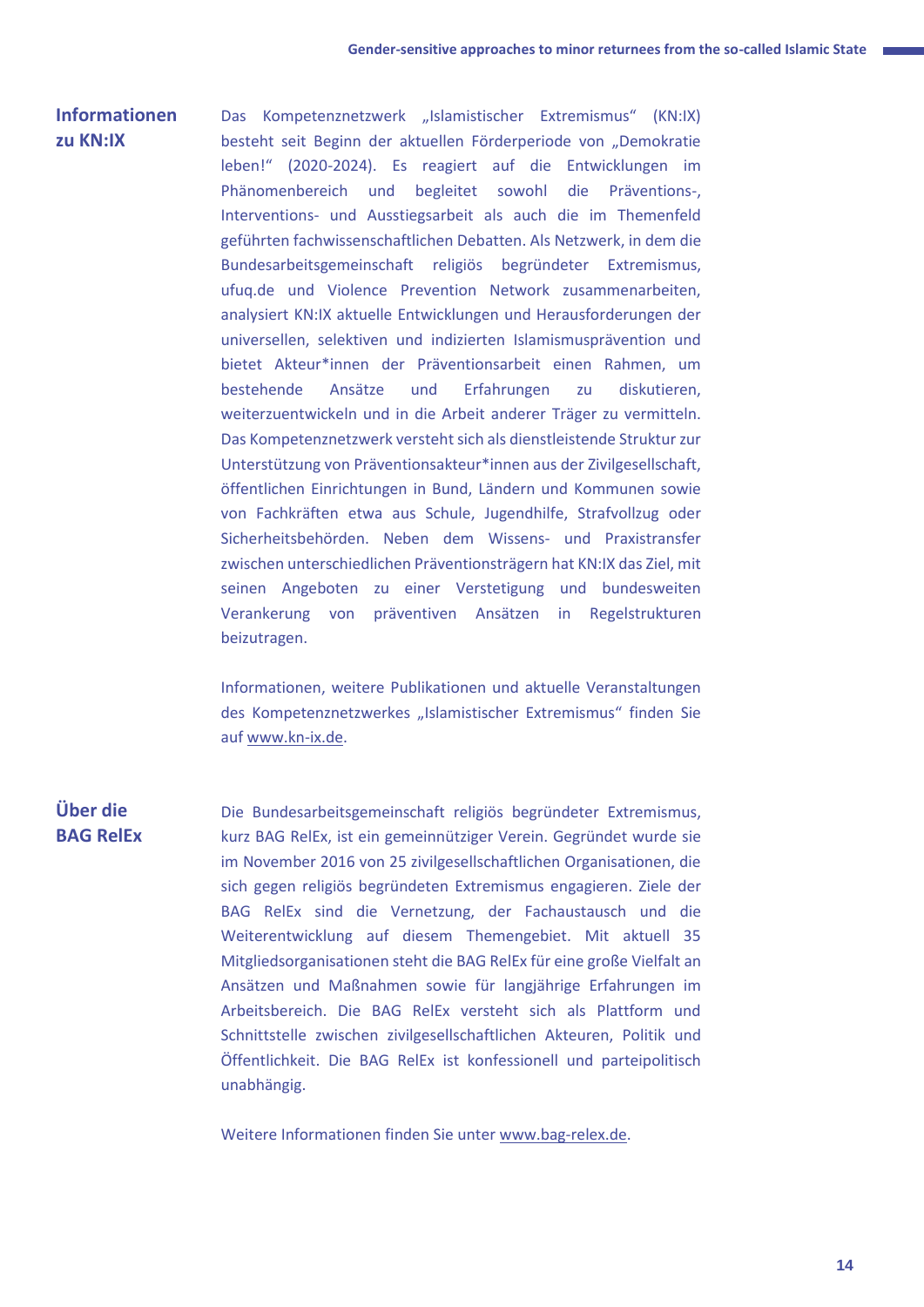#### **Bisherige Publikationen des KN:IX**

Lakbiri, Assala (2022): [Impuls #3: Apokalyptisches Denken im](https://kn-ix.de/publikationen/?doing_wp_cron=1652796883.9678499698638916015625) [islamistischen Extremismus.](https://kn-ix.de/publikationen/?doing_wp_cron=1652796883.9678499698638916015625) Berlin: Violence Prevention Network gGmbH.

Nadar, Maike und Saloua Mohammed M'Hand (2021): [Impuls #2:](https://kn-ix.de/publikationen/?doing_wp_cron=1651502274.6761910915374755859375)  [Menschenrechtsbasierte Radikalisierungsprävention](https://kn-ix.de/publikationen/?doing_wp_cron=1651502274.6761910915374755859375) – ein Entwurf [aus der Sozialen Arbeit.](https://kn-ix.de/publikationen/?doing_wp_cron=1651502274.6761910915374755859375) Berlin: Bundesarbeitsgemeinschaft religiös begründeter Extremismus.

Brüning, Christina (2021): [Analyse #3: Globalgeschichtliche Bildung in](https://kn-ix.de/publikationen/?doing_wp_cron=1651502274.6761910915374755859375)  [der postmigrantischen Gesellschaft.](https://kn-ix.de/publikationen/?doing_wp_cron=1651502274.6761910915374755859375) Berlin: ufuq.de.

Saal, Johannes (2021): [Analyse #2: Die Rolle der Religion bei der](https://kn-ix.de/publikationen/?doing_wp_cron=1651502274.6761910915374755859375)  [Hinwendung zum religiös begründeten Extremismus.](https://kn-ix.de/publikationen/?doing_wp_cron=1651502274.6761910915374755859375) Berlin: Bundesarbeitsgemeinschaft religiös begründeter Extremismus.

Rothkegel, Sibylle (2021): [Analyse #1: Selbstfürsorge und](https://kn-ix.de/publikationen/?doing_wp_cron=1651502274.6761910915374755859375)  [Psychohygiene von Berater\\*innen im Kontext der selektiven und](https://kn-ix.de/publikationen/?doing_wp_cron=1651502274.6761910915374755859375)  [indizierten Extremismusprävention.](https://kn-ix.de/publikationen/?doing_wp_cron=1651502274.6761910915374755859375) Berlin: Violence Prevention Network gGmbH.

Kompetenznetzwerk "Islamistischer Extremismus" (2021): Wer, wie, was – [und mit welchem Ziel? Ansätze und Methoden der universellen](https://kn-ix.de/publikationen/?doing_wp_cron=1651502274.6761910915374755859375)  [Islamismusprävention in Kommune, Schule, Kinder-](https://kn-ix.de/publikationen/?doing_wp_cron=1651502274.6761910915374755859375) und Jugendhilfe, [außerschulischer Bildung, Elternarbeit, Psychotherapie und Sport.](https://kn-ix.de/publikationen/?doing_wp_cron=1651502274.6761910915374755859375) Berlin: ufuq.de.

Kompetenznetzwerk "Islamistischer Extremismus" (2021): [Handreichung zur digitalen Distanzierungsarbeit Erkenntnisse,](https://kn-ix.de/publikationen/?doing_wp_cron=1651502274.6761910915374755859375)  [Expertisen und Entwicklungspotenziale.](https://kn-ix.de/publikationen/?doing_wp_cron=1651502274.6761910915374755859375) Berlin: Violence Prevention Network gGmbH.

Kompetenznetzwerk "Islamistischer Extremismus" (2021): KN:IX [Report 2021: Herausforderungen, Bedarfe und Trends im](https://kn-ix.de/publikationen/?doing_wp_cron=1651502274.6761910915374755859375)  [Themenfeld.](https://kn-ix.de/publikationen/?doing_wp_cron=1651502274.6761910915374755859375)

Schubert, Kai E. (2021)[: Impuls #1: Reflexionen über den](https://kn-ix.de/publikationen/?doing_wp_cron=1651502274.6761910915374755859375)  [Nahostkonflikt als Thema der selektiven und indizierten](https://kn-ix.de/publikationen/?doing_wp_cron=1651502274.6761910915374755859375)  [Präventionsarbeit.](https://kn-ix.de/publikationen/?doing_wp_cron=1651502274.6761910915374755859375) Berlin: Violence Prevention Network gGmbH.

Kompetenznetzwerk "Islamistischer Extremismus" (2021): Online: [Beratung und Begleitung in der pädagogischen Praxis.](https://kn-ix.de/publikationen/?doing_wp_cron=1651502274.6761910915374755859375)  [Methodenfächer.](https://kn-ix.de/publikationen/?doing_wp_cron=1651502274.6761910915374755859375) Berlin: Violence Prevention Network gGmbH.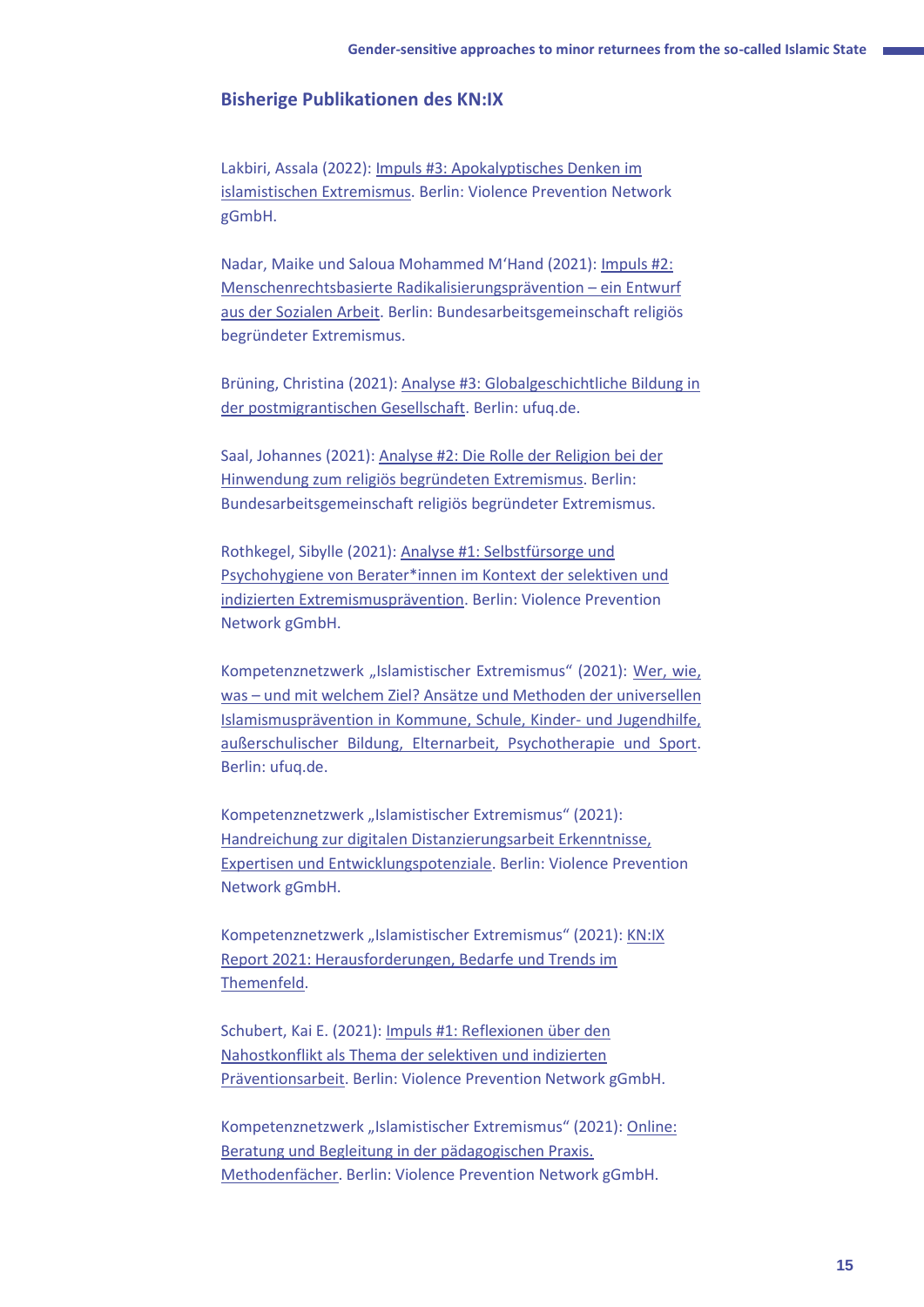Kompetenznetzwerk "Islamistischer Extremismus" (2020): KN:IX [Report 2020: Herausforderungen, Bedarfe und Trends im](https://kn-ix.de/publikationen/?doing_wp_cron=1651502274.6761910915374755859375)  [Themenfeld.](https://kn-ix.de/publikationen/?doing_wp_cron=1651502274.6761910915374755859375)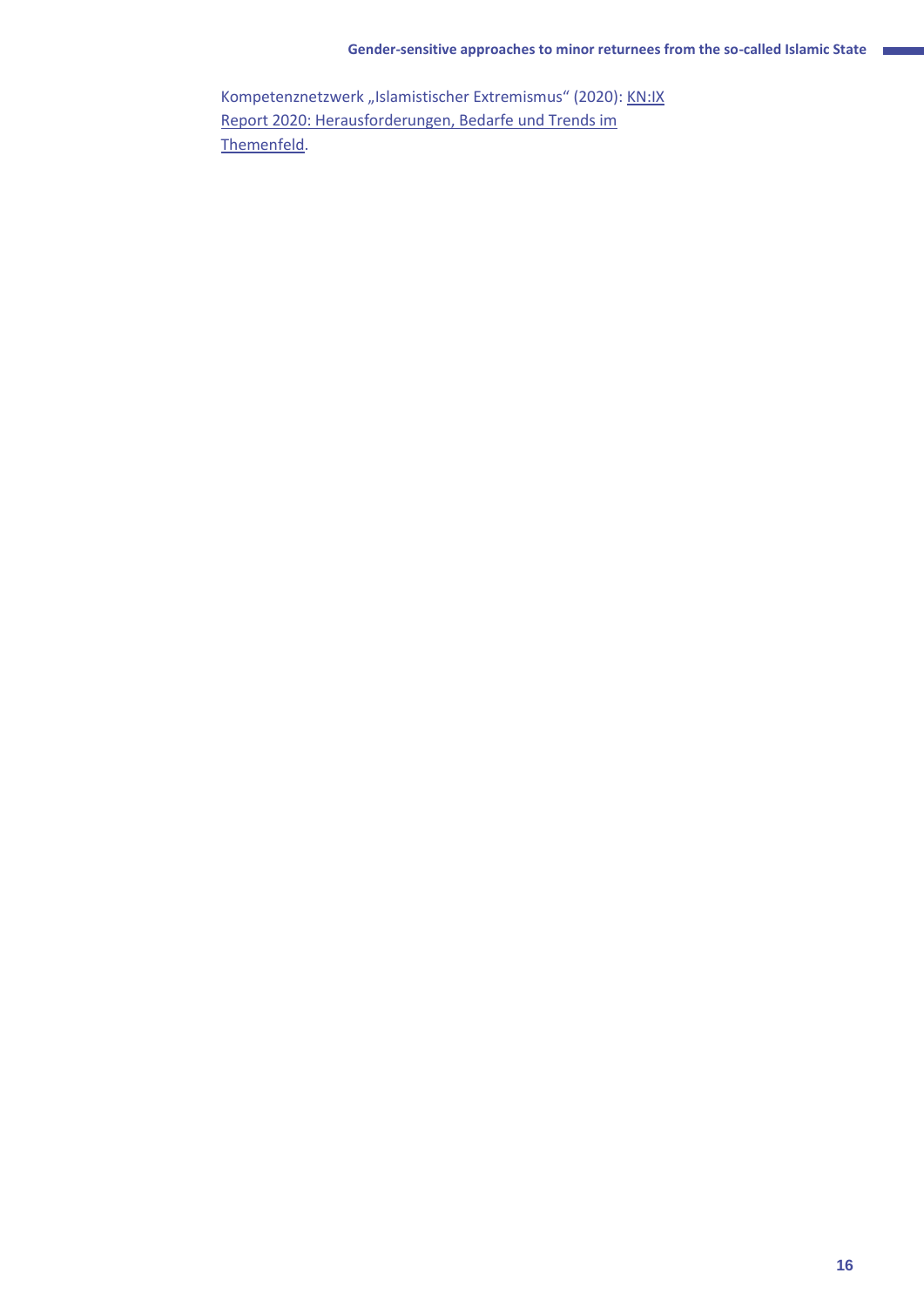#### **Impressum**

#### **Kompetenznetzwerk "Islamistischer Extremismus"**

Verantwortlich: Bundesarbeitsgemeinschaft religiös begründeter Extremismus e. V. Oranienstraße 58, 10969 Berlin Tel: +49 (0)30 921 262 89 info@bag-relex.de

Ansprechpartner\*innen im Netzwerk:

#### **BAG RelEx**

Jamuna Oehlmann, jamuna.oehlmann@bag-relex.de Rüdiger José Hamm, ruediger.hamm@bag-relex.de

#### **ufuq.de**

Dr. Götz Nordbruch, goetz.nordbruch@ufuq.de

#### **Violence Prevention Network gGmbH**

Gloriett Kargl, gloriett.kargl@violence-prevention-network.de

Email: info@kn-ix.de Web: www.kn-ix.de

Bildnachweis/Gestaltung: part | [www.part.berlin](http://www.part.berlin/) Stand: 31.5.2022 © BAG RelEx © Design: Violence Prevention Network

Das Kompetenznetzwerk "Islamistischer Extremismus" wird gefördert durch das Bundesministerium für Familie, Senioren, Frauen und Jugend im Rahmen des Bundesprogramms "Demokratie leben!" und im Fall der Bundesarbeitsgemeinschaft religiös begründeter Extremismus kofinanziert durch die Bundeszentrale für politische Bildung, die Landeskommission Berlin gegen Gewalt sowie im Rahmen des Landesprogramms "Hessen – aktiv für Demokratie und gegen Extremismus".

Die Veröffentlichung stellt keine Meinungsäußerung der Fördergeber dar. Für inhaltliche Aussagen tragen die Autor\*innen die Verantwortung.

Gefördert vom

im Rahmen des Bundesprogramms



Demokratie Leben!